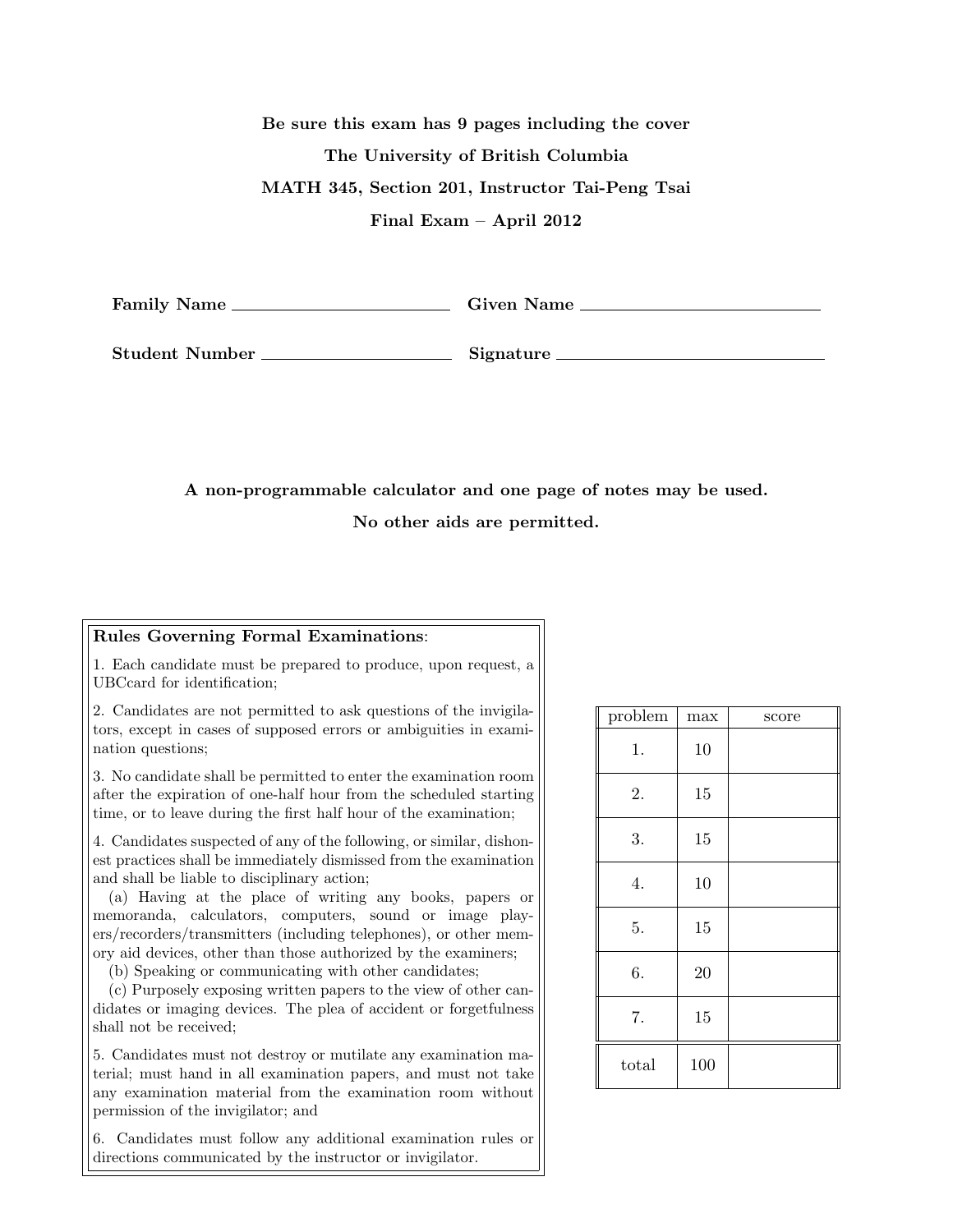(10 pt) 1. Consider the following ODE for  $x(t)$  in the phase line R,

$$
\dot{x} = x + \frac{rx}{1 + x^2}.\tag{1}
$$

Sketch all the qualitatively different vector fields that occur as  $r$  is varied. Show that a pitchfork bifurcation occurs at a critical value of  $r$  and classify the bifurcation as supercritical or subcritical. Finally, sketch the bifurcation diagram of fixed point  $x^*$  versus  $r$ , indicating the stable and unstable branches.

Normal forms for one dimensional bifurcation:

- 1. Saddle-node:  $\dot{x} = r + x^2, \quad \dot{x} = r x^2$
- 2. Transcritical:  $\dot{x} = rx x^2$
- 3. Pitchfork: 3,  $\dot{x} = rx + x^3$ ,  $\dot{x} = rx + x^3 - x^5$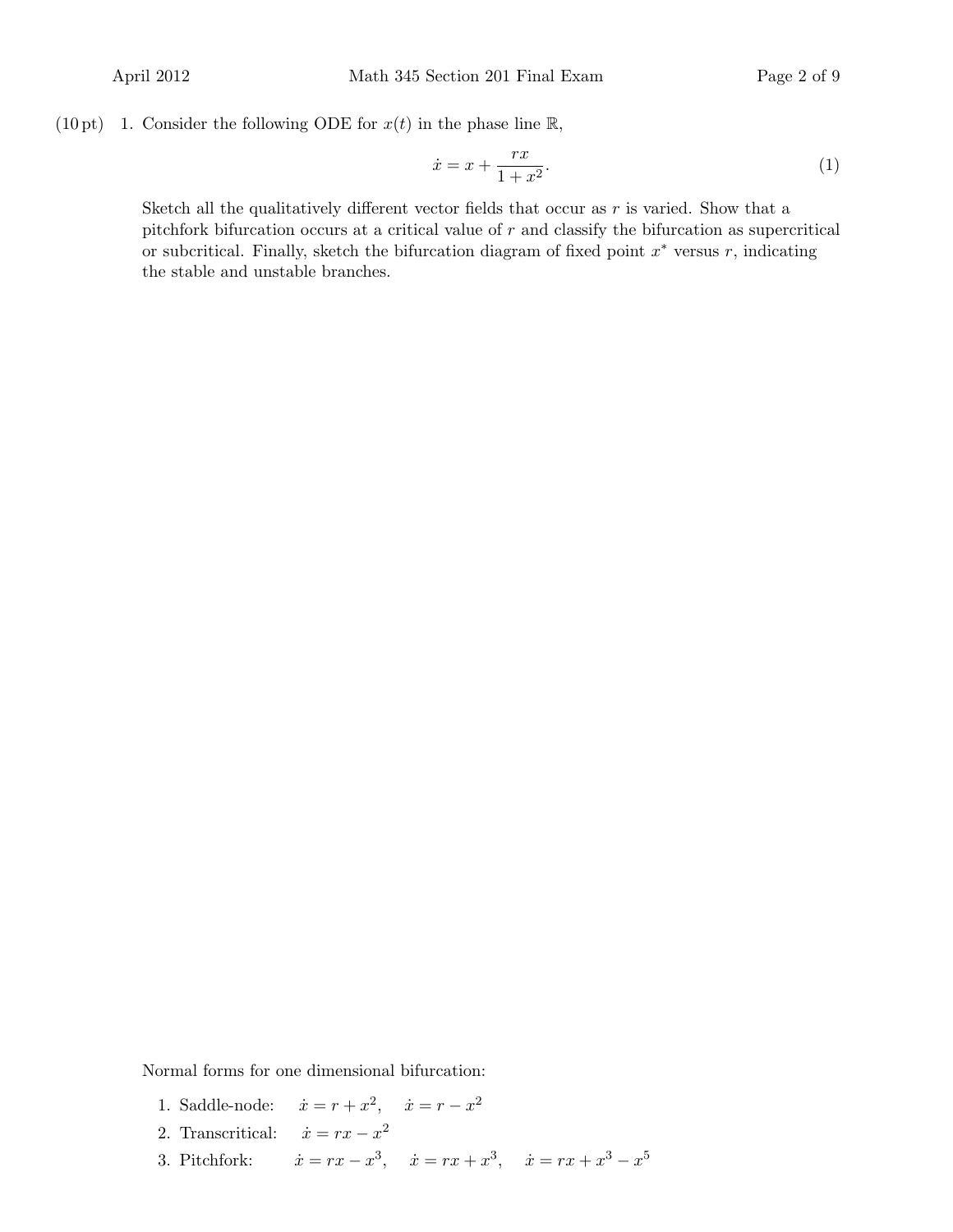2. Consider the following ODE for  $x(t)$  in the phase line  $\mathbb{R}$ ,

$$
\dot{x} = h + rx - x^2. \tag{2}
$$

(10 pt) (a) Plot the bifurcation diagram of fixed point  $x^*$  versus r for  $h < 0$ ,  $h = 0$ , and  $h > 0$ .

 $(5 \text{ pt})$  (b) Sketch the regions in the  $(r, h)$  plane that correspond to qualitatively different vector fields, and identify the bifurcation that occur on the boundaries of those regions.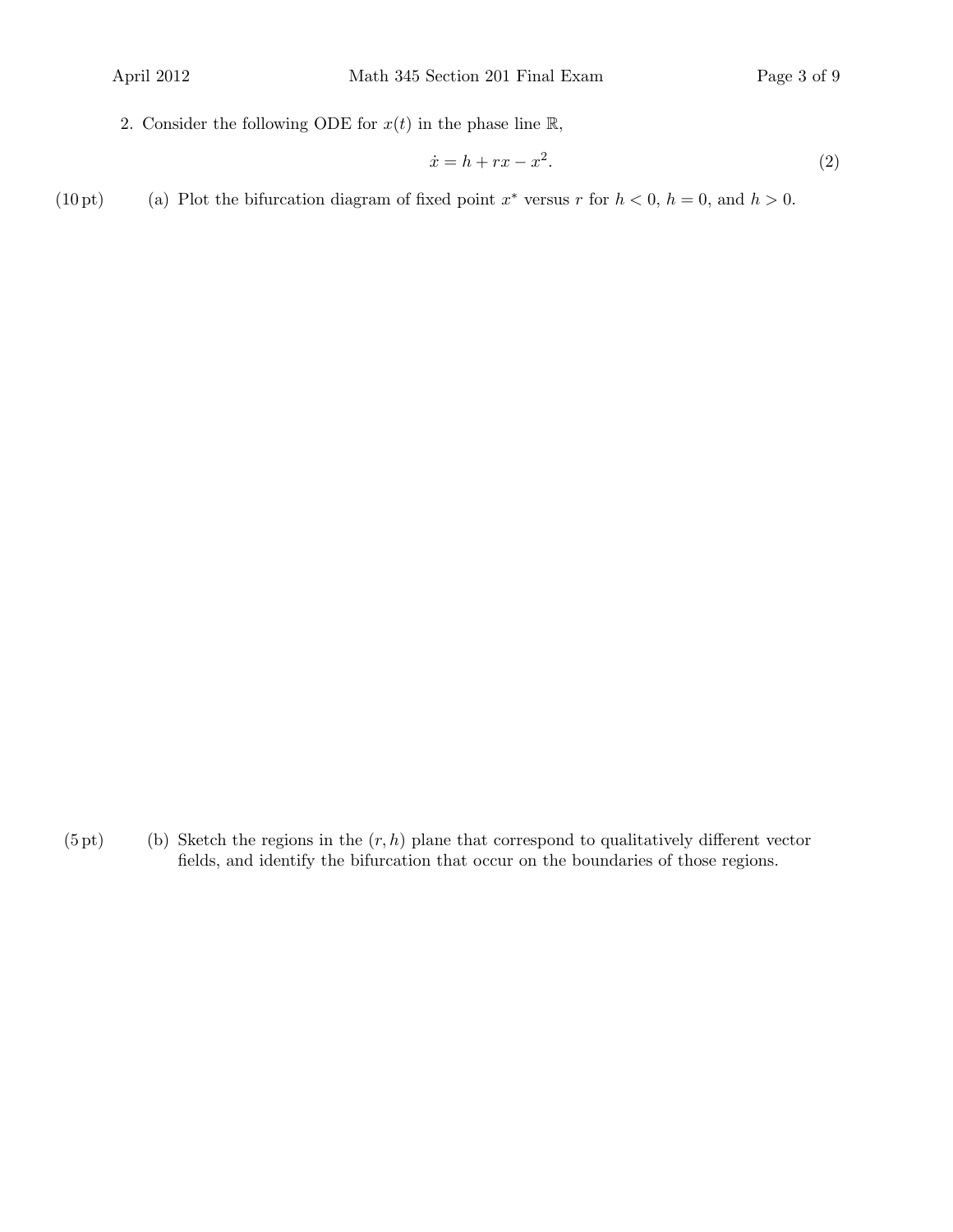3. Consider the two-dimensional system for  $(x(t), y(t))$  in the phase plane  $\mathbb{R}^2$  given by

$$
\dot{x} = y, \quad \dot{y} = x^2 - 4. \tag{3}
$$

It has two fixed points  $(2, 0)$  and  $(-2, 0)$ .

(5 pt) (a) Use linear stability analysis to classify each fixed point.

(5 pt) (b) Find a conserved quantity and verify that it is indeed conserved.

 $(5 \text{ pt})$  (c) Sketch the phase portrait of  $(3)$ . Indicate the (global) stable manifold and the (global) unstable manifold of any saddle point. Indicate the homoclinic orbit $(s)$ , if any exists.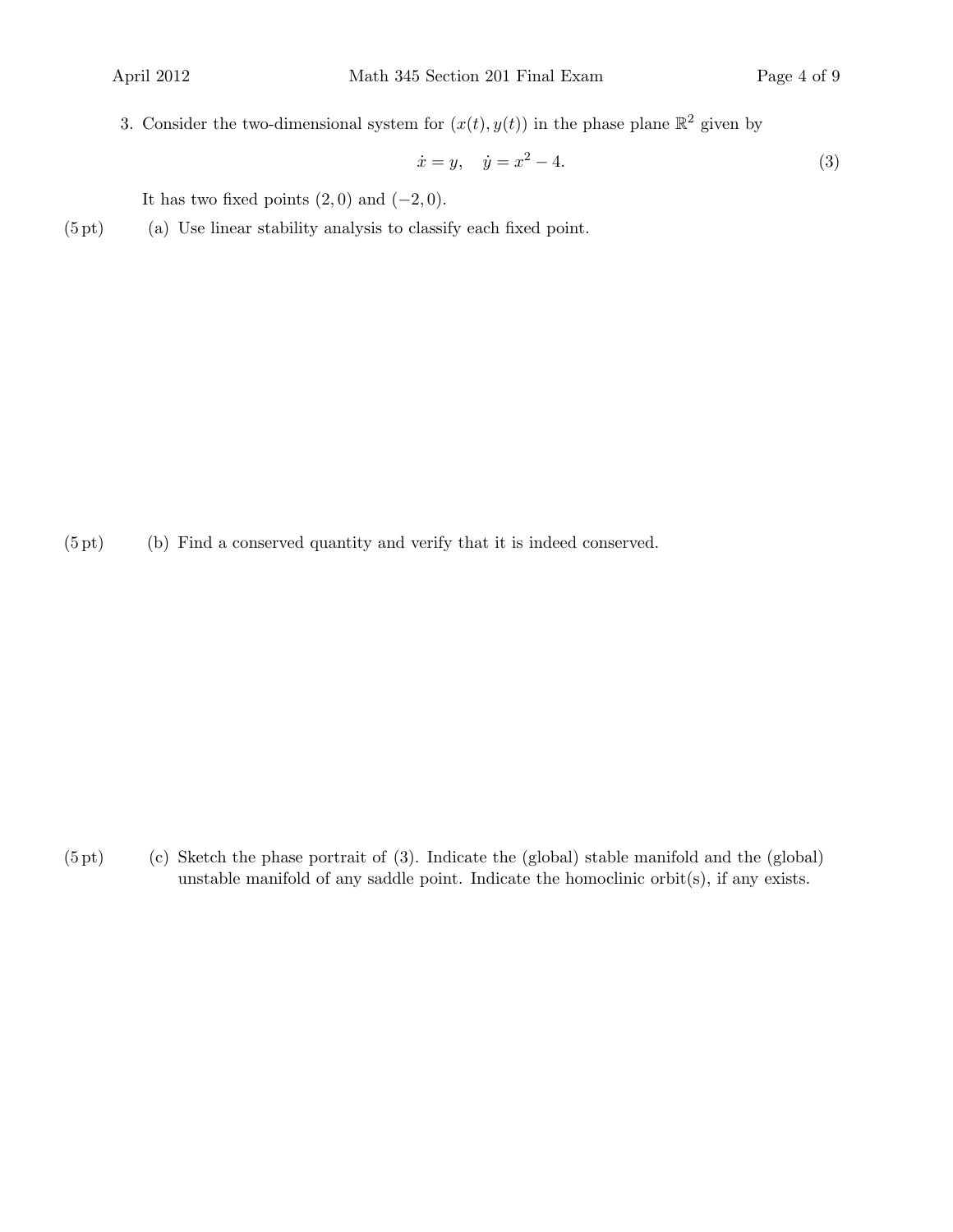4. Consider the perturbed system with a small parameter  $\delta > 0$ 

$$
\dot{x} = y, \quad \dot{y} = x^2 - 4 - \delta y. \tag{4}
$$

 $(2pt)$  (a) Use linear stability analysis to classify each fixed point.

(4 pt) (b) Find a Liapunov function  $V(x, y)$  and verify that V decreases along all trajectories of (4) except fixed points.

 $(4pt)$  (c) Are there any closed orbit of  $(4)?$  Explain.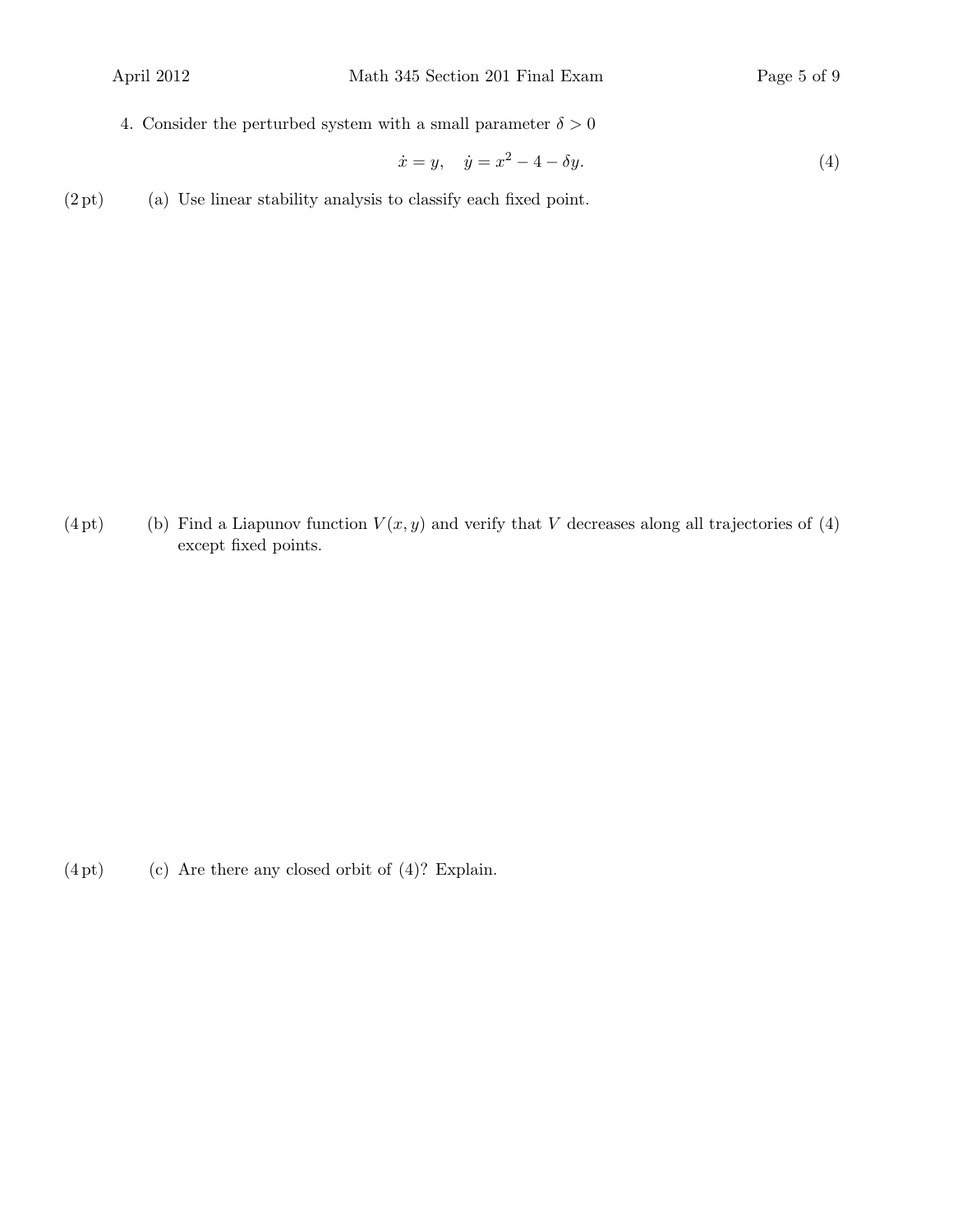5. A Hopf bifurcation occurs at the origin when  $\mu = 0$  for the following system

$$
\dot{x} = \mu x + y - x^3, \qquad \dot{y} = -x + \mu y + 2y^3. \tag{5}
$$

(5 pt) (a) Decide the stability of the origin when  $\mu$  varies.

(5 pt) (b) For both  $\mu < 0$  and  $\mu > 0$ , with  $|\mu| \ll 1$ , sketch the nullclines and the flow directions.

 $(5 \text{ pt})$  (c) By looking at the local phase portrait, determine and explain whether the bifurcation is supercritical or subcritical. You need not construct a trapping or repelling region.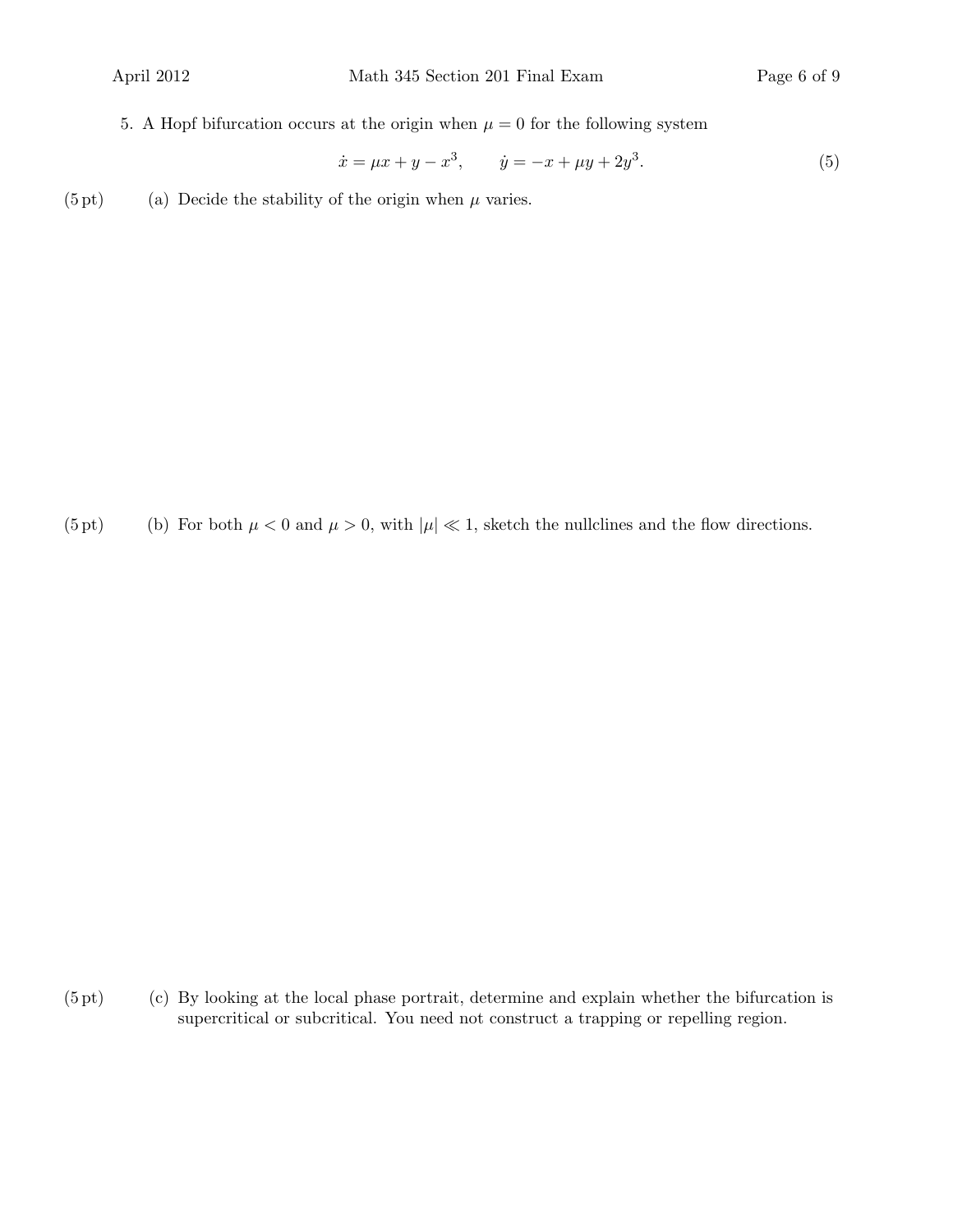(20 pt) 6. Consider the quadratic map  $x_{n+1} = x_n^2 + c$ , where c is a real parameter. (a) Find and classify all the fixed points as a function of  $c$ .

(b) Find the values of  $c$  at which the fixed points bifurcate.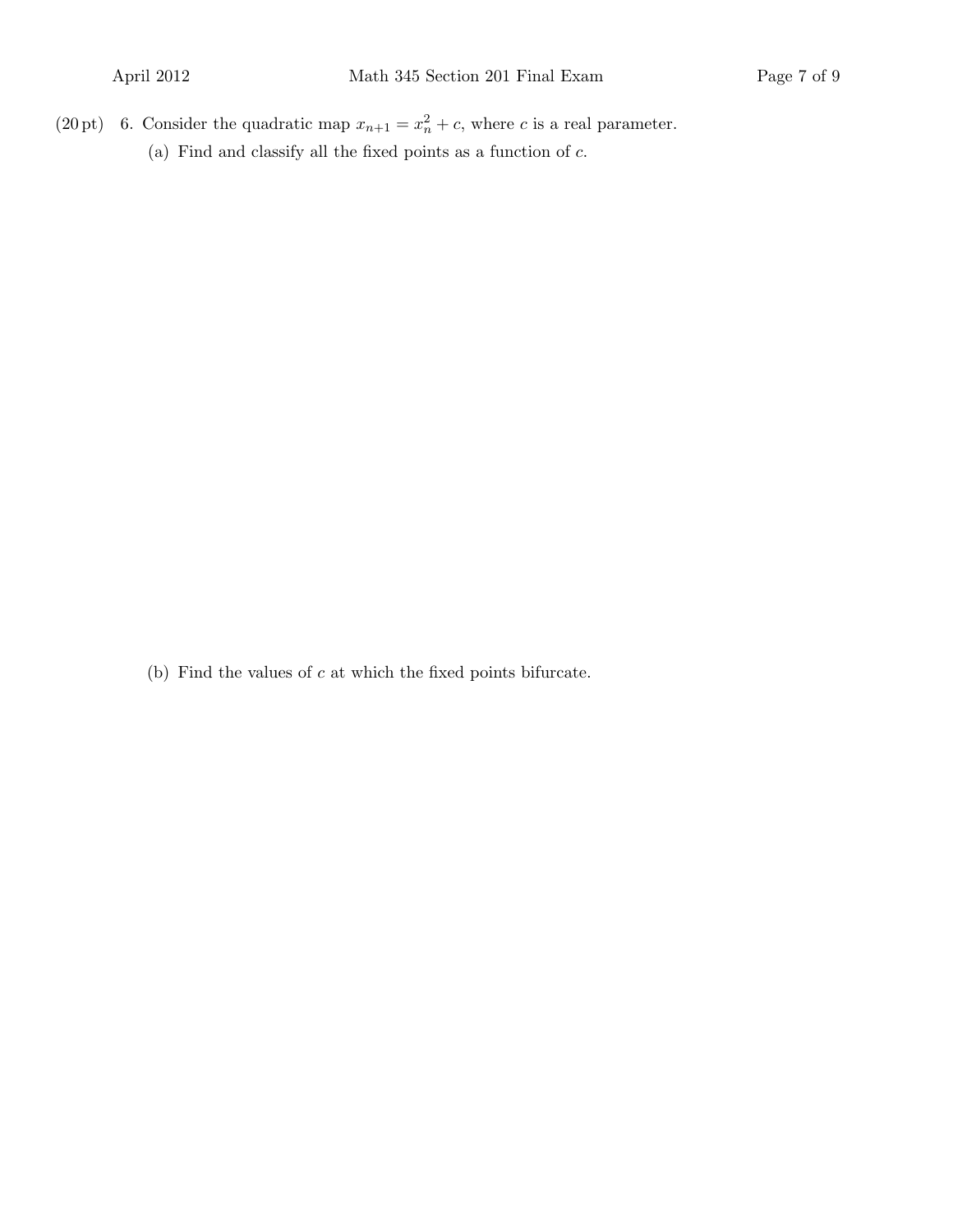(c) For which values of  $c$  is there is a 2-cycle?

(d) For which values of  $c$  is there is a stable 2-cycle?